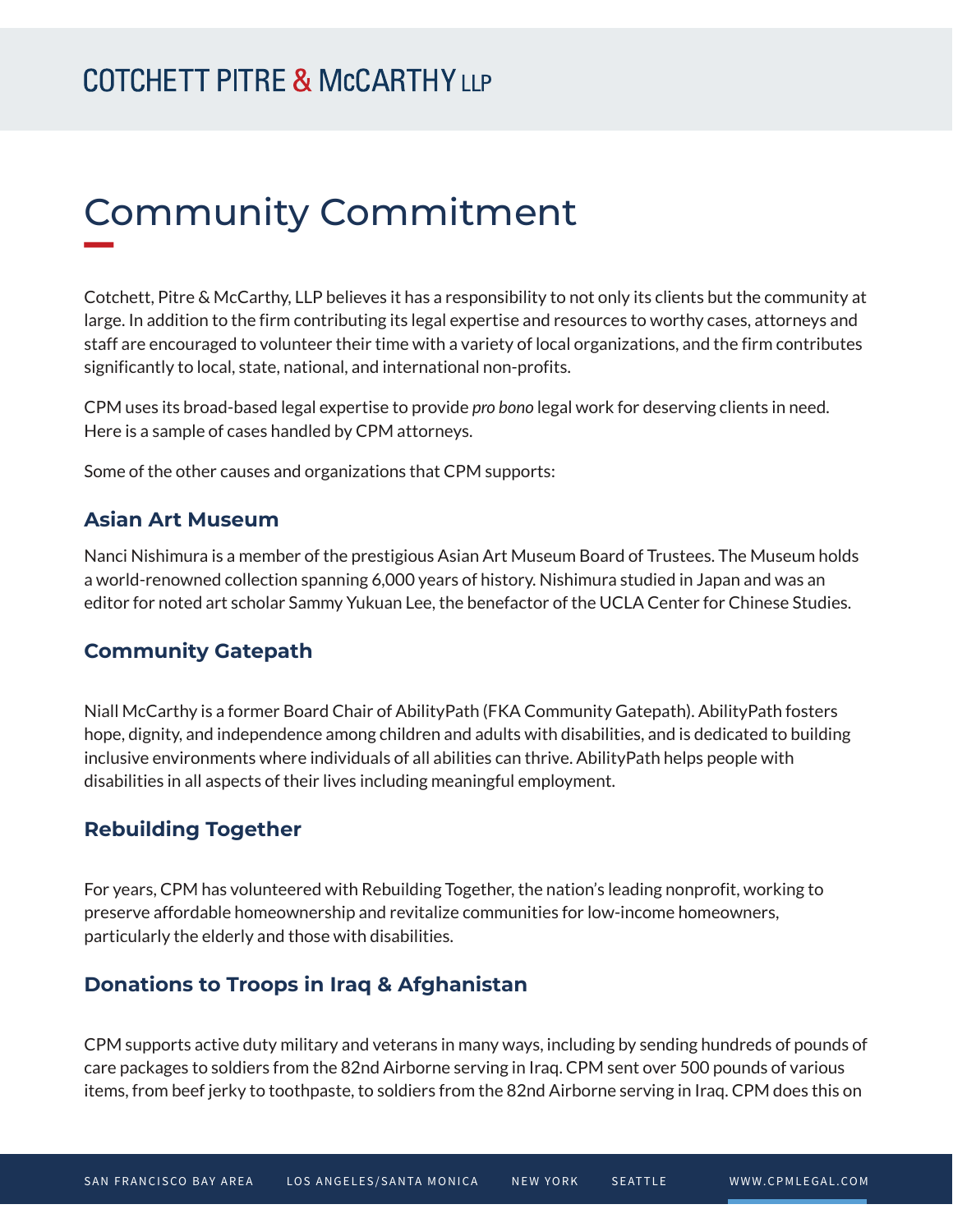# **COTCHETT PITRE & McCARTHY LLP**

COMMUNITY COMMITMENT

**William Company** 

a regular basis. The program is managed by Darren Kelley for the Americans Supporting Americans ("ASA") Program - Troops overseas.

#### **Seven Tepees Youth Program**

Cotchett, Pitre & McCarthy, LLP has long supported the Seven Tepees Youth Program. Anne Marie Murphy was a board member for a number of years and remains involved through the Advisory Board. Seven Tepees is a non-profit serving more than a thousand urban youth in San Francisco; it provides comprehensive services to youth, including mentoring, academic support, and college and career counseling in afternoon programs.

### **2010 Community Award by Santa Clara Law Center**

Niall McCarthy was presented with the 2010 Community Award from the Santa Clara University Community Law Center for his outstanding work in the consumer rights area and in supporting organizations in the local community. This award is given to a firm, organization, or individual who has consistently demonstrated a commitment to serving the underprivileged of our society.

#### **Father Alfred Boeddecker Award**

Joseph Cotchett was awarded the Fr. Alfred Boeddeker Award from St. Anthony Foundation at a special luncheon and awards ceremony. This honor is given to those who support St. Anthony's mission and work in servicing the poor and homeless. St. Anthony Foundation's mission is to feed, heal, shelter, clothe, lift the spirits of those in need, and create a society in which all persons flourish. They are committed to providing the poor with basic needs and services. St. Anthony Foundation was founded by Fr. Alfred Boeddeker, a Franciscan friar who founded humanitarian programs to aid the poor and marginalized in the San Francisco Bay Area. One of Fr. Boeddeker's greatest sayings: "the great activity of our life is to love."

## **KaBOOM! ("Playground In A Day")**

Cotchett, Pitre & McCarthy participated alongside 390 volunteers from the City of Daly City, KaBOOM!, the Foresters and the Mid-Peninsula Boys & Girls Club (MPBGC) to build a "playground in a day" which benefited the MPBGC's Bayshore Heights club location. KaBOOM!, a national non-profit, is dedicated to saving play for America's children. Their mission is to create a great, safe place to play within walking distance of every child in America.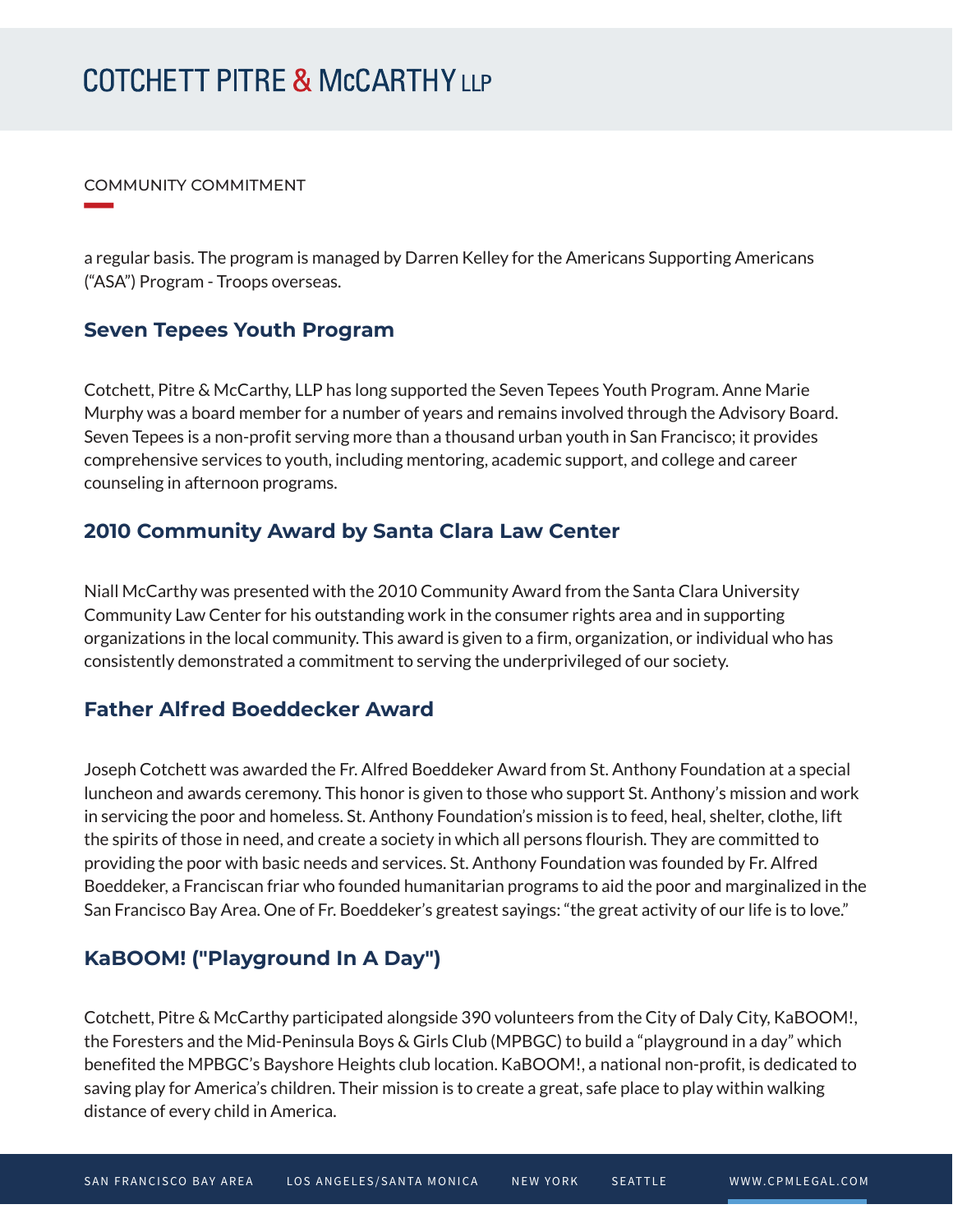# **COTCHETT PITRE & McCARTHY LLP**

COMMUNITY COMMITMENT

**William Company** 

#### **Preschool Beautification Program**

CPM employees volunteered to beautify Faces SF Preschool in San Francisco. CPM and the Asian American Bar Association Community Services Committee partnered with Jumpstart to clean classrooms and a playhouse, scrub walls, sweep surrounding areas, remove trash, paint walls and classrooms and fill a sandbox with new sand.

#### **CPM Distributes** *Cy Pres* **Awards**

Cotchett, Pitre & McCarthy has distributed *cy pres* awards in California to a range of worthy nonprofit charitable organizations in need. *Cy pres* awards are funded with money from class action settlements, either the residual funds that are left after the settlement proceeds are distributed to class members, or by court order under the rules of procedure when class members cannot be identified. Nanci Nishimura obtained a court order to distribute residual funds from a class action settlement to veterans, legal aid, and child advocacy organizations, including: Bet Tzedek Legal Services Union, Swords to Plowshares Veterans Rights Organization, Legal Aid Foundation of Los Angeles, CASA of Los Angeles, Friends of the Children San Francisco, just to name a few. In the past few years, CPM has obtained millions of *cy pres* dollars for non-profits.

#### **Community Spirit Award**

Joseph Cotchett was honored by Notre Dame De Namur University with the Community Spirit Award. University President, Judith Maxwell Grieg said "Joe Cotchett has spent his life both in and out of the courtroom advocating for those who are less fortunate and couldn't fight for themselves." The school created the award to recognize individuals who have given their time, energy and resources to improve the quality of life for others.

## **Mid-Peninsula Boys & Girls Club**

l

Darren Kelley is the former Mid-Peninsula Boys & Girls Club Board President. The Mid-Peninsula Boys & Girls Club is a non-profit group serving local youth. They provide a range of activities during after-school hours for children between the age of six and 18 that promote self-esteem, mental and physical well-being and academic performance.